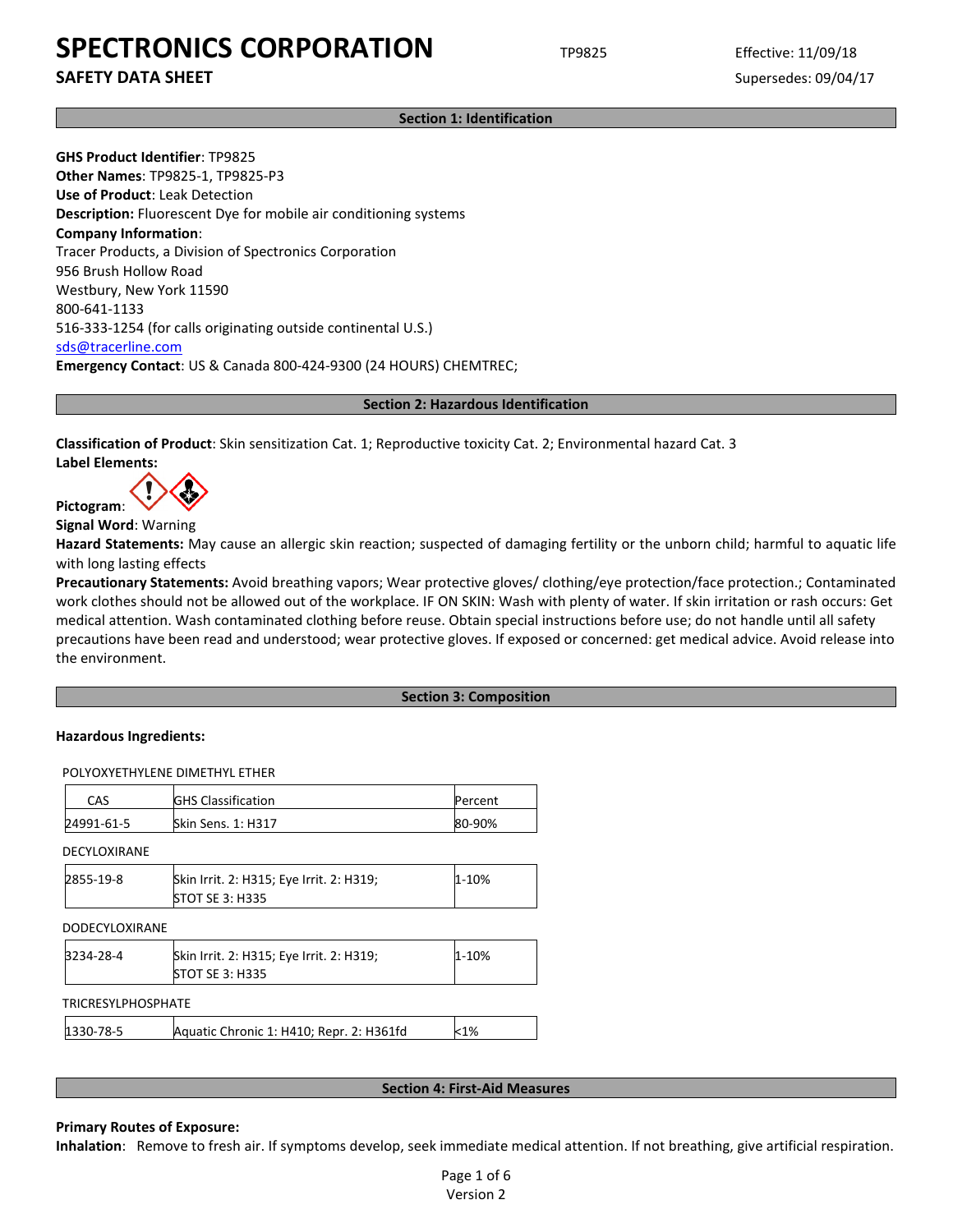# **SAFETY DATA SHEET** SUPERFOUR SUPERFOUR SUPERFOUR SUPERFOUR SUPERFOUR SUPERFOUR SUPERFOUR SUPERFOUR SUPERFOUR SUPERFOUR SUPERFOUR SUPERFOUR SUPERFOUR SUPERFOUR SUPERFOUR SUPERFOUR SUPERFOUR SUPERFOUR SUPERFOUR SUPERFOUR SU

**Eye Contact**: Flush eyes with water for 15 minutes. If irritation develops, consult a physician.

**Skin Contact**: Wash affected area with soap and water and rinse thoroughly. If irritation develops, consult a physician.

**Ingestion**: Give water. Call a physician immediately. Do not induce vomiting.

**Aggravation of Existing Conditions:** Exposure to this product is not expected to contribute to, worsen or aggravate any existing medical conditions.

**Most Important Symptom**: Treat symptomatically.

#### **Section 5: Fire-Fighting Measures**

**Extinguishing Media:** Based on the NFPA guide, use dry chemical, carbon dioxide, water mist, water jet sprays, halogen, or alcohol foam suitable for Class B fires. Use water to cool containers exposed to fire. For large fires, use water spray, fog or alcohol foam, thoroughly drenching the burning material.

**Unsuitable Extinguishing Media:** High volume water with full jet. Oxidizers and reducers.

**Unusual Fire and Hazardous Combustion and Decomposition Products:** Smoke, soot, and toxic/irritating fumes (i.e., carbon dioxide, carbon monoxide, etc.). Oxides of nitrogen and carbon.

**Fire and Explosion Hazards:** May liberate irritating or toxic vapors during combustion or decomposition.

**Fire-Fighting Procedures/Equipment:** Fire fighters and others who may be exposed to the products of combustion should be equipped with NIOSH-approved, positive-pressure, self-contained breathing apparatus (SCBA) and full protective clothing. Water can be used to cool and protect containers and surroundings.

#### **Section 6: Accidental Release Measures**

#### **Non-Emergency Personnel**:

General Advice: Avoid inhalation and contact with skin, eyes, or clothing. Wash hands and face before eating, drinking, or using tobacco products.

Personal Protective Equipment Needed: Wear impervious gloves, shoes, and protective clothing

**Emergency Personnel**:

Suitable Protective Gear: Wear impervious gloves, shoes and protective clothing.

### Unsuitable Protective Gear: Not Applicable

**Environmental Precautions**: Prevent any contamination of local soils and water supply. Prevent ground water infiltration or any ground penetration. Avoid the spreading or entering into watercourses by using sand, soil, or other types of barriers. If contamination into water course or sewage system, alert appropriate authorities.

#### **Containment/Clean-up Methods**:

Containment & Recovery of Product: Contain with absorbent material, such as clay, soil, universal binding medium, or any commercially available absorbent. Shovel reclaimed dye and absorbent into a recovery or salvage drums for disposal. For larger spills, transfer to a salvage tank for recovery or safe disposal. Any residues should be treated like a small spill. This is not a RCRA hazardous waste per Title 40 CFR 261. Stop material from contaminating soil, or from entering sewers or bodies of water. For larger spills, transfer to a salvage tank for safe recovery/disposal. Residues are treated as small spills.

Disposal**:** Either incinerate or land fill in accordance with applicable local, state and federal regulations.

### **Section 7: Handling and Storage**

**Handling Precautions:** Use product only in well ventilated areas. Avoid breathing in mists or vapors from a heated product. Avoid formation of mists. Avoid heating product near flash point. Avoid prolonged or repeated contact with skin. Handle in ambient temperature.

**Storage Conditions:** Store in a cool, dry, well-ventilated area away from heat, ignition sources, and direct sunlight. Always keep containers tightly closed. Store away from oxidizing and reducing agents.

**Personal Hygiene:** Wash hands before breaks and at the end of the work day. Do not carry cleaning clothes used to absorb product in clothing. General hygiene measures for chemicals apply.

**Empty Container Precautions:** Do not reuse empty container for any purpose.

#### **Section 8: Exposure Controls/Personal Protection**

**Occupational Exposure Limits**: No exposure limits have been established for this product. **Biological Exposure Limits**: No data available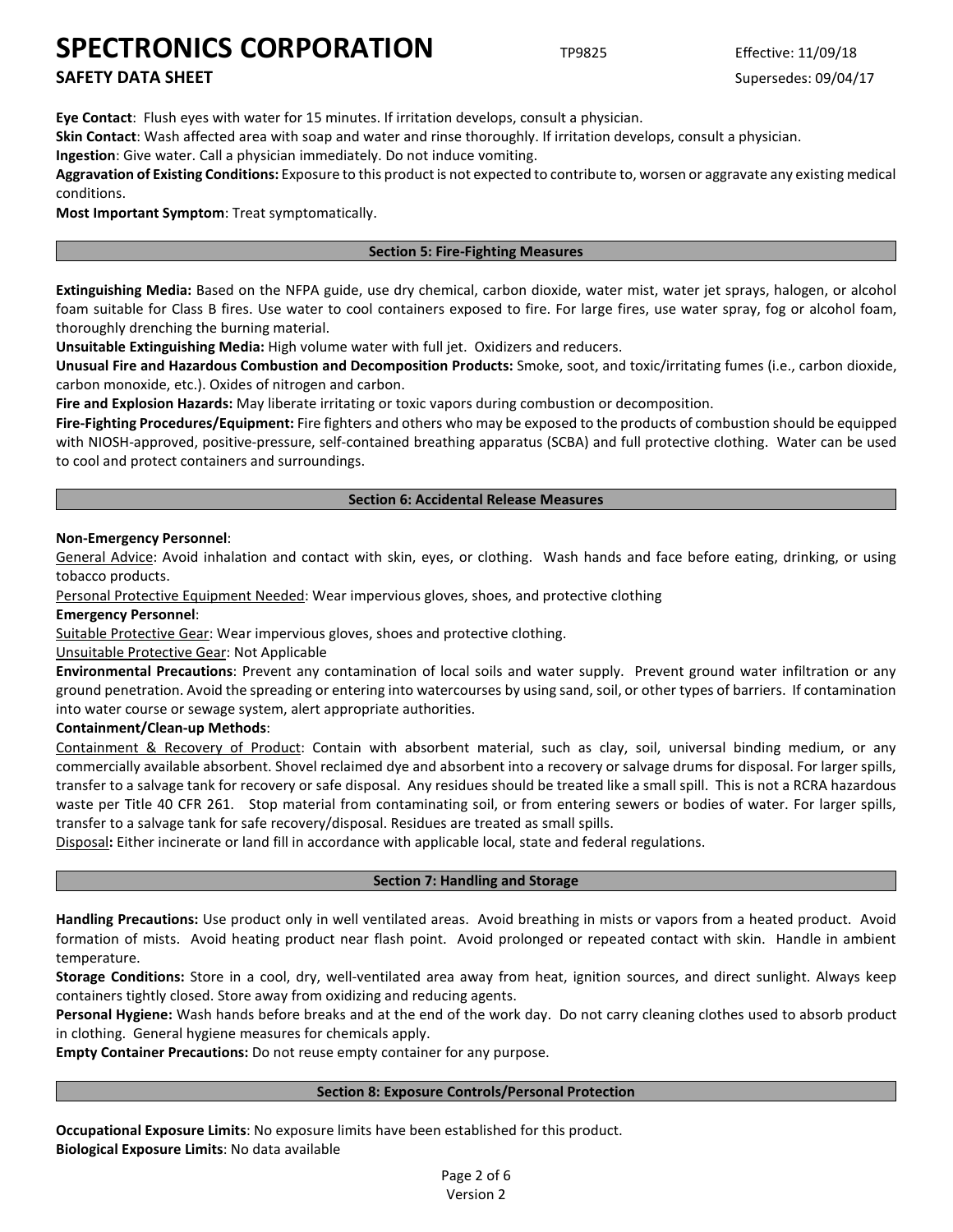# **SAFETY DATA SHEET** SUPERFOUR SUPERFOUR SUPERFOUR SUPERFOUR SUPERFOUR SUPERFOUR SUPERFOUR SUPERFOUR SUPERFOUR SUPERFOUR SUPERFOUR SUPERFOUR SUPERFOUR SUPERFOUR SUPERFOUR SUPERFOUR SUPERFOUR SUPERFOUR SUPERFOUR SUPERFOUR SU

**Engineering Controls/Ventilation**: Maintain airborne concentrations below the established exposure limits by providing adequate ventilation. General (dilution) ventilation should be acceptable. Additional local exhaust ventilation is recommended where dusts, mists or vapors may be released.

### **Personal Protective Equipment**:

Respiratory Protection: Avoid breathing vapor and/or mist. If occupational exposure limits are exceeded wear NIOSH/OSHA approved equipment. Use a respiratory protection fitted with a combination filter A-P3 for short term use. High airborne concentrations may necessitate the use of self-contained breathing apparatus (SCBA) or a supplied air respirator. Respiratory protection programs must be in compliance with 29 CFR 1910.134.

Skin Protection: Wear protective clothing and appropriate impervious gloves.

Eye Protection: Wear safety goggles with peripheral coverage approved to EU Standard EN 166, AS/NZS 1337. An eye wash facility should be readily available.

Hand Protection: When in contact with material, be sure to use proper gloves approved to standards (Europe: EN 374, U.S.: F739, & AS/NZS: 2161). Gloves made from neoprene, nitrile or butyl rubber may provide suitable chemical protection.

Hygiene Measures: Wash thoroughly after handling, especially before eating, drinking, smoking, or using restroom facilities.

#### **Section 9: Physical and Chemical Properties**

**Physical State**: Liquid **Appearance**: Amber **Odor**: Mild **Odor Threshold**: No data available **pH**: No data available **Melting/ Freezing Point**: No data available **Initial Boiling Point**: No data available **Boiling Range**: No data available **Flash Point (PMCC)**: > 354° F (179° C) **Evaporative Rate**: No data available **Solid/Gas Flammability**: No data available **Upper/Lower Explosive Limit**: No data available **Vapor Pressure 68**° **F (20**° **C)**: No data available **Vapor Density (Air=1)**: No data available **Relative Density**: 09955 **Solubility in Water**: Insoluble **Partition Coefficient: n-octanol/water**: No data available **Auto-ignition Temperature**: No data available **Decomposition Temperature**: No data available **Viscosity at 40°C: 73.4 Viscosity at 100°C:** No data available

#### **Section 10: Stability and Reactivity**

**Reactivity**: This product is non-reactive under ambient conditions

**Stability**: Stable under normal conditions of use. Can decompose slowly with localized heating over 300°C

**Conditions to Avoid**: High temperatures & a source of ignition. Toxic fumes may be released if product is heated above decomposition point.

**Incompatible Materials**: Strong Acids, Strong oxidizing agents, and Reducing agents Hazardous Decomposition Products: In the event of combustion, CO and CO<sub>2</sub> will be formed. **Hazardous Polymerization**: Will not occur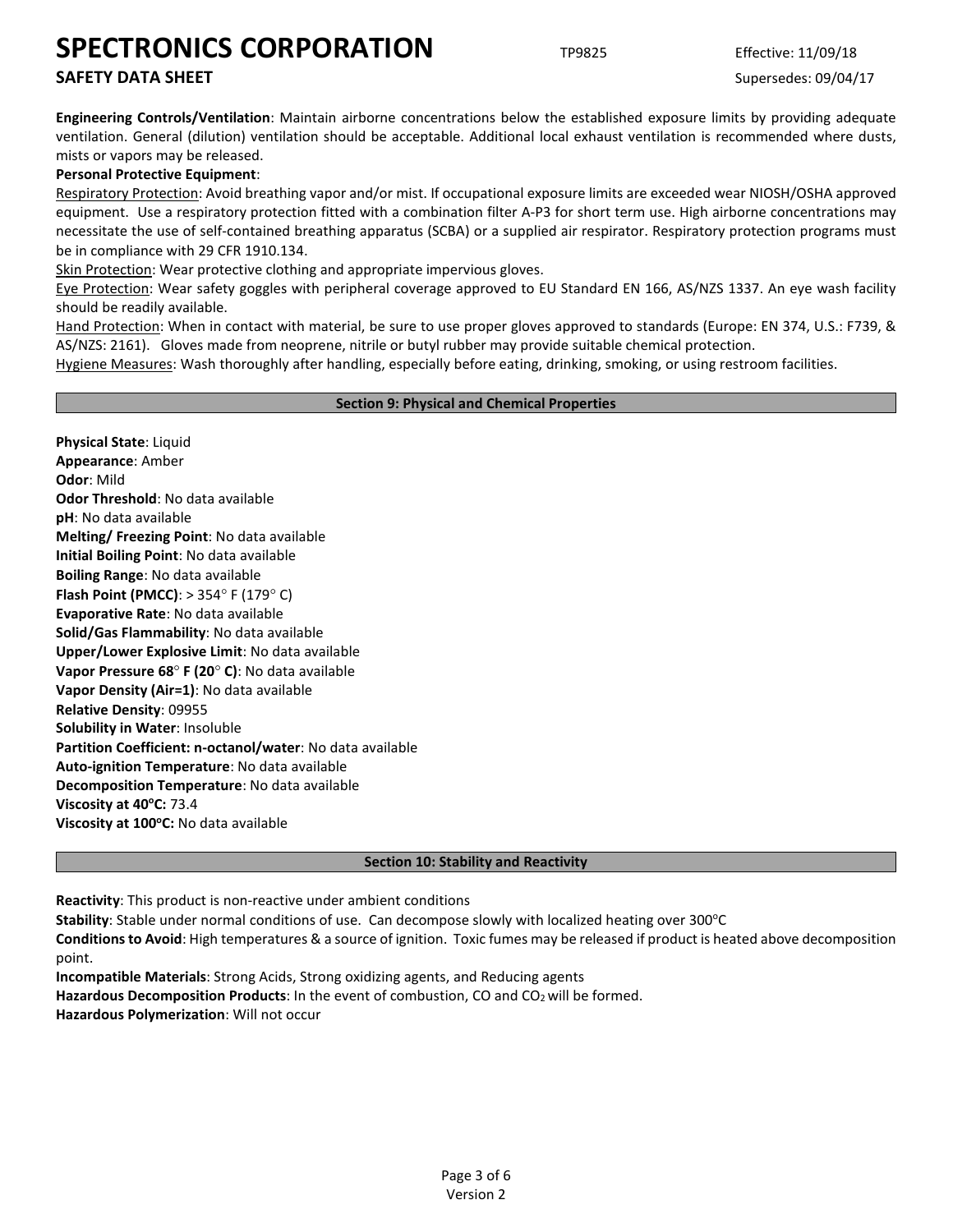**SAFETY DATA SHEET** SUPERFOUR SUPERFOUR SUPERFOUR SUPERFOUR SUPERFOUR SUPERFOUR SUPERFOUR SUPERFOUR SUPERFOUR SUPERFOUR SUPERFOUR SUPERFOUR SUPERFOUR SUPERFOUR SUPERFOUR SUPERFOUR SUPERFOUR SUPERFOUR SUPERFOUR SUPERFOUR SU

#### **Section 11: Toxicological Information**

|                                 |        | Polyoxyethylene<br>dimethyl ether | <b>Decyloxirane</b> | <b>Dodecyloxirane</b> | Tricresylphosphate |
|---------------------------------|--------|-----------------------------------|---------------------|-----------------------|--------------------|
| Oral LD <sub>50</sub> mg/kg     | Rat    | No data available                 | >5.000              | >5.000                | No data available  |
| Dermal LD <sub>50</sub> mg/kg   | Rabbit | No data available                 | No data available   | No data available     | No data available  |
| Inhalation LC <sub>50</sub> ppm | Rat    | No data available                 | No data available   | >2.000                | No data available  |
| Eye Irritation                  | Rabbit | No data available                 | Not irritating      | Not irritating        | No data available  |
| Skin Irritation                 | Rabbit | No data available                 | Irritant            | Irritant              | No data available  |

**Carcinogenicity**: According to ACGIH, IARC, NTP, and OSHA, this product is not a hazardous carcinogen to humans.

**Sensitization:** This product is not classified as a sensitizer

**STOT-single exposure**: This product is not classified as a specific organ toxicant

**STOT-repeated exposure**: This product is not classified as a specific organ toxicant

**Genetic Toxicity:** This product is not classified as a genetic toxin

**Aspiration Hazard**: This product is not classified as an aspiration hazard

**Likely Routes of Exposure**: Eyes, skin and respiratory tract **Symptoms**:

Eye Contact: May cause mild irritation Skin Contact: May cause mild irritation Inhalation: May cause mild irritation Ingestion: May cause mild irritation

#### **Section 12: Ecological Information**

#### **Toxicity**:

|                                        | Polyoxyethylene<br>dimethyl ether | <b>Decyloxirane</b> | <b>Dodecyloxirane</b> | Tricresylphosphate |
|----------------------------------------|-----------------------------------|---------------------|-----------------------|--------------------|
| Fish $LL_{50}$ 96hr mg/l               | No data available                 | 1.11                | 1.11                  | No data available  |
| Crustacean LL <sub>50</sub> 96hr. mg/l | No data available                 | 0.171               | 0.95                  | No data available  |
| Algae <b>NOEL</b> 72hr. mg/l           | No data available                 | 0.52                | 0.0336                | No data available  |

**Persistence & Degradability**: Not readily biodegradable **Bioaccumulation Potential**: No data available **Mobility in Soil**: No data available

#### **Section 13: Disposal Considerations**

**General Statements:** Federal regulations may apply to empty container. State and/or local regulations may be different.

**Disposal:** Recover or recycle if possible, otherwise, dispose of in accordance with all local, state, and federal regulations. Sewage disposal is discouraged

**Special Instructions:** Be sure to contact the appropriate government environmental agencies if further guidance is required. Do not remove labels from container until container is cleaned properly. Containers can be reused or disposed of by landfill or incineration if appropriate to local law. Water with cleaning agents is required

**Hazardous Waste Number:** Not a RCRA hazardous waste

#### **Section 14: Transportation**

**49 CFR:**

**DOT Shipping Name:** Environmentally hazardous substance, liquid, n.o.s (Decyloxirane, Dodecyloxirane) **Transport Hazard Class:** 9 **DOT Identification No.:** UN3082 **Packing Group:** III **DOT Label:** 9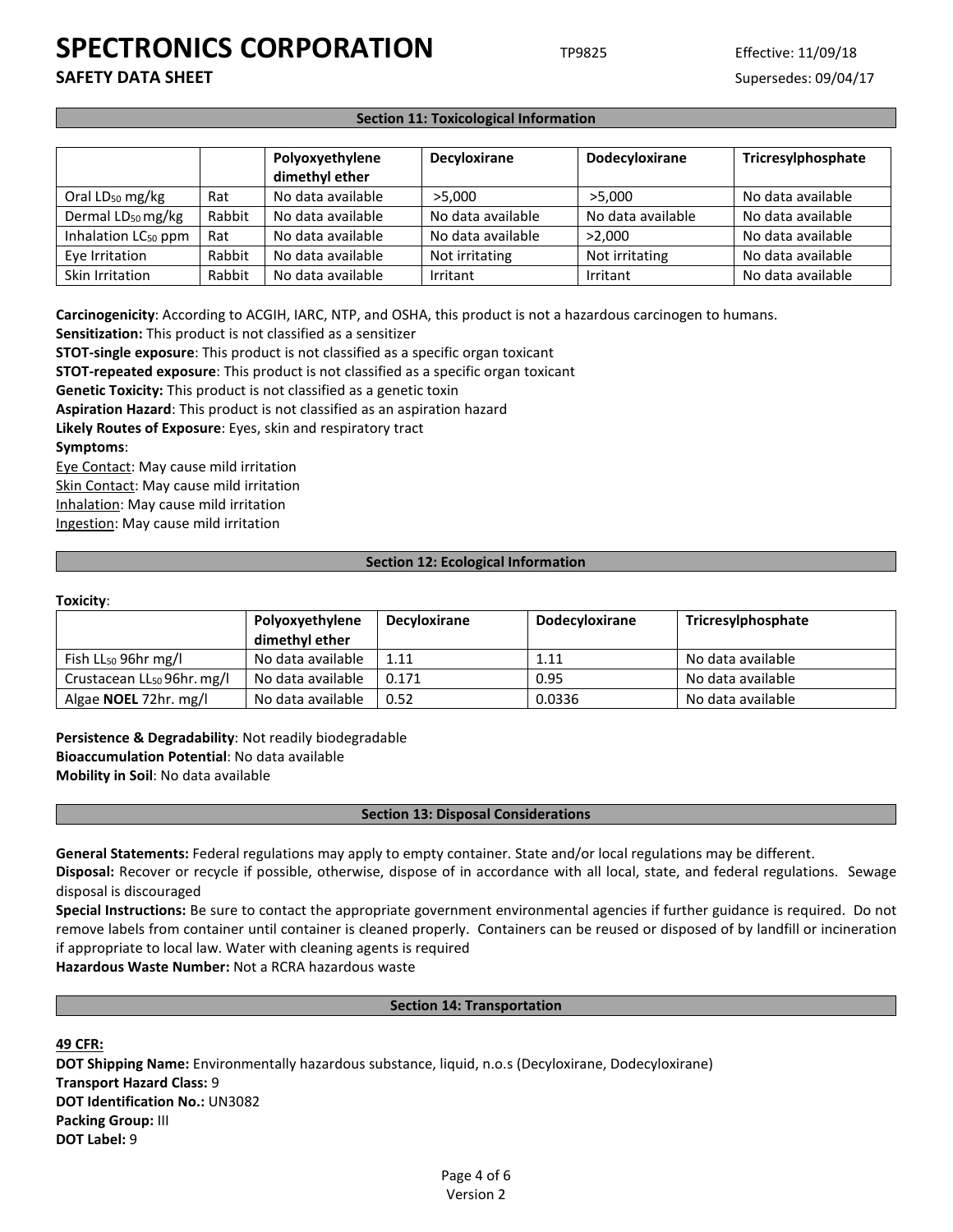**SAFETY DATA SHEET** SUPERFOUR SUPERFOUR SUPERFOUR SUPERFOUR SUPERFOUR SUPERFOUR SUPERFOUR SUPERFOUR SUPERFOUR SUPERFOUR SUPERFOUR SUPERFOUR SUPERFOUR SUPERFOUR SUPERFOUR SUPERFOUR SUPERFOUR SUPERFOUR SUPERFOUR SUPERFOUR SU

| Special Provisions: 8, 146, 173, 335, IB3, T4, TP1, TP29                                                       |
|----------------------------------------------------------------------------------------------------------------|
| <b>Exceptions: 155</b>                                                                                         |
| <b>Non-Bulk: 203</b>                                                                                           |
| <b>Bulk: 241</b>                                                                                               |
| <b>Quantity Limits: No limit</b>                                                                               |
| Transport by Road/Rail (ADR/RID):                                                                              |
| Proper Shipping Name: Environmentally hazardous substance, liquid, n.o.s (Decyloxirane, Dodecyloxirane)        |
| <b>UN Identification No.: UN3082</b>                                                                           |
| <b>Transport Hazard Class: 9</b>                                                                               |
| Packing Group: III                                                                                             |
| <b>LO: 5L</b>                                                                                                  |
| <b>Environmental Hazard: Yes</b>                                                                               |
| <b>Tunnel Restriction Code: Not Applicable</b>                                                                 |
|                                                                                                                |
| Transport by Sea (IMDG):                                                                                       |
| Proper Shipping Name: Environmentally hazardous substance, liquid, n.o.s (Decyloxirane, Dodecyloxirane)        |
| <b>UN Identification No.: UN3082</b>                                                                           |
| <b>Transport Hazard Class: 9</b>                                                                               |
| Packing Group: III                                                                                             |
| <b>EmS: F-A, S-F</b>                                                                                           |
| <b>Marine Pollutant: Ye</b>                                                                                    |
| <b>Environmental Hazard: Yes</b>                                                                               |
| Transport by Air (IATA):                                                                                       |
| Proper Shipping Name: Environmentally hazardous substance, liquid, n.o.s (Decyloxirane, Dodecyloxirane)        |
| <b>UN Identification No.: UN3082</b>                                                                           |
| <b>Transport Hazard Class: 9</b>                                                                               |
| Packing Group: III                                                                                             |
| <b>Environmental Hazard: Yes</b>                                                                               |
| Special Precautions for User: Unless otherwise specified, general measures for safe transport must be followed |
| Transport in Bulk: Not Applicable                                                                              |

### **Section 15: Regulatory Information**

#### **Inventory Status:**

| Inventory                                                                     | <b>Status</b>                      |  |  |
|-------------------------------------------------------------------------------|------------------------------------|--|--|
| <b>U.S. TSCA Inventory</b>                                                    | Listed                             |  |  |
| <b>Canadian Domestic Substances List (DSL)</b>                                | Listed                             |  |  |
| <b>Australian Inventory of Chemical Substances (AICS)</b>                     | One or more ingredients not listed |  |  |
| <b>European Inventory of Existing Commercial Chemical Substances (EINECS)</b> | Listed                             |  |  |
| Japan Inventory of Existing and New Substances (ENCS)                         | One or more ingredients not listed |  |  |
| <b>Korea Existing Chemical Inventory (KECI)</b>                               | One or more ingredients not listed |  |  |
| <b>China Inventory of Existing Chemical Substances (IECSC)</b>                | One or more ingredients not listed |  |  |
| <b>Philippine Inventory of Chemicals (PICCS)</b>                              | One or more ingredients not listed |  |  |

**SARA Title III Information**: This product contains no chemicals subject to the reporting requirements of Section 313 of the emergency planning and community right to know act.

**SARA - Section 302-Extremely Hazardous Substances:** No regulated ingredients.

## **SARA - Section 302-Reportable Quantity:** None.

**SARA - Section 311/312-Hazard Categories:** Fire Hazard: No

Sudden Release of Pressure Hazard: No Reactivity Hazard: No Immediate (Acute) Health Hazard: Yes Delayed (Chronic) Health Hazard: No